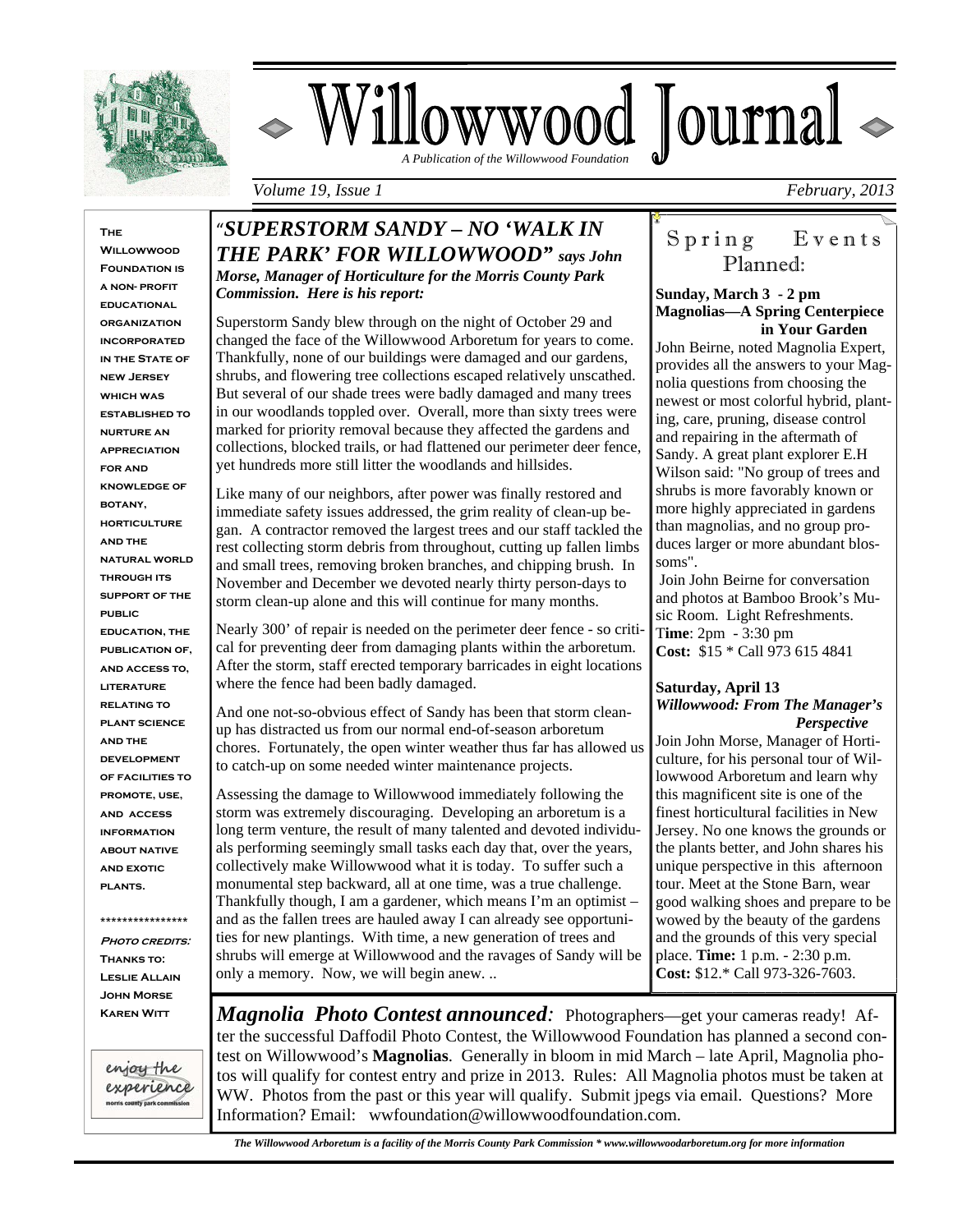**Willowwood Journal,** *A Publication of the Willowwood Foundation—www.willowwoodarboretum.org* **February, 2013** 

**Thank you!** Many friends of Willowwood made generous donations in the last six months to help fund the Tubbs' & Blackburn horticultural legacy and to insure that this wonderful place survives for future generations. We can only say "Thank you" for your help…

*Mr. Stathis Andris Mrs. Julie Baron Chester Garden Club The Alvin and Linda Dietz Fund Mr. and Mrs. James Porter Mr. George Rochat The Gelfand Family Foundation, Inc.* 

*Mr. Jason Andris Mr. and Mrs. Michael Colicchio Mr. H.L. Crawford III Mr. and Mrs. Glenn Davis Mr. Stephen Kelly Mr. and Mrs. John C. Woods* 

*In Honor of Mary Bartow:* 

*Mrs. Julie Baron Mr. and Mrs. Russell Buchanan Mr. Sidney Dillon Mrs. Beirne Donaldson Mr. & Mrs. William Hershey Greer, Jr. Mrs. Mary Mason Mr. and Mrs. Marc Mink Mrs. Patricia Richards Mr. and Mrs. Alan Willemsen Ms. Madeleine Reed Wyeth* 

 *Many thanks again to all of you for your support*

### Like Pretty Posies? Wanna Play in the Dirt?

Enthusiastic amateurs and friendly master gardeners play, learn and work together in three short messy and magical hours in Willowwood or Bamboo Brook's beautiful gardens. Dedicated teams and nimble fingers are urgently needed to help maintain the eye appealing gardens.

 This hands on program - *Garden-Works -* teaches volunteers at the gardens one weekday morning to assist our horticulture staff. Call Kate Gutierrez, Horticulture Volunteer Program Specialist at 973.326.7629 or email Kate at kgutierrez@morrisparks.net, for more information and schedule.

### Spring Events, *continued*

**Sunday, May 12 Noon to 4 pm**  *Mother's Day at Willowwood!* Bring Mom and the family. Enjoy the Spring Gardens, music by the A.L.L. Trio, photo ops, plant sale and light refreshments. *Free to the Public.* 

**Sunday, May 19, The "***Lilac Party***" -** the Willowwood Foundation's annual fundraiser featuring musical entertainment by The Ten, wine tasting hosted by Chris Cree, 56 degree wine, taste tempting hors d'oeuvres, Silent Auction of unusual plants. Lilacs in Bloom! Time: 4:30—7 pm

*Tickets required*. Call 973 615 4841

#### **Thursday, May 23**

*Viburnums: A Must for Every Garden* From leaves to flowers discover why you need this wonderful shrub in your yard. Instructor Bryan Lowe will review all the characteristics of Viburnum in a lecture in the Stone Barn and then get up close and personal with a tour of Willowwood's collection. Walking shoes a must! **Time:** 2 p.m. - 3:30 p.m. **Cost:** \$15 Call 973-326-7603 for reservations

## May 18, 2013 Wedding Date is

still open! Contact MCPC Event Specialist Chris Knox at 973-326-7619 or cknox@morrisparks.net for more details. *Experience the ultimate party venue!*  Trees with twinkling lights surround the WW Stone Barn or your own private tent with room for dancing, creating a magical setting for any "very special" event. The Seasonal Gardens are glorious and perfect for photo ops. Willowwood or Bamboo Brook with its beautiful reflecting pools can be the setting for *your perfect party* wedding, birthday, anniversary, etc. A few dates still available now but booking 2014 and 2015.

### Permanent Plant Labels for your Garden:

Purchase customized tags for *your home garden* by contacting the Willowwood Foundation: 908-234-1815. Label size:  $1 \frac{3}{4} \times 3 \frac{1}{2}$  inches with 5 lines of customized type. Copper colored metal tags. Cost: *\$20.00 for a minimum order of 10* 

2

## *Save the Date!*



## **The**  *"Lilac Party"*

*Sunday, May 19, 2013* 

4:30 pm

Wine Tasting by Master of Wine, Chris Cree 56 degree wine

\*

a cappella music by "The Ten"

 $\mathcal{L}$ 

Silent Auction featuring Unusual Plants

*Hors d'hoeuvres* by Ross and Owren

#### *Tickets and reservations:*

 Email: *wwfoundation @willowwoodfoundation.com.* 

*Or Call 908 234 1815*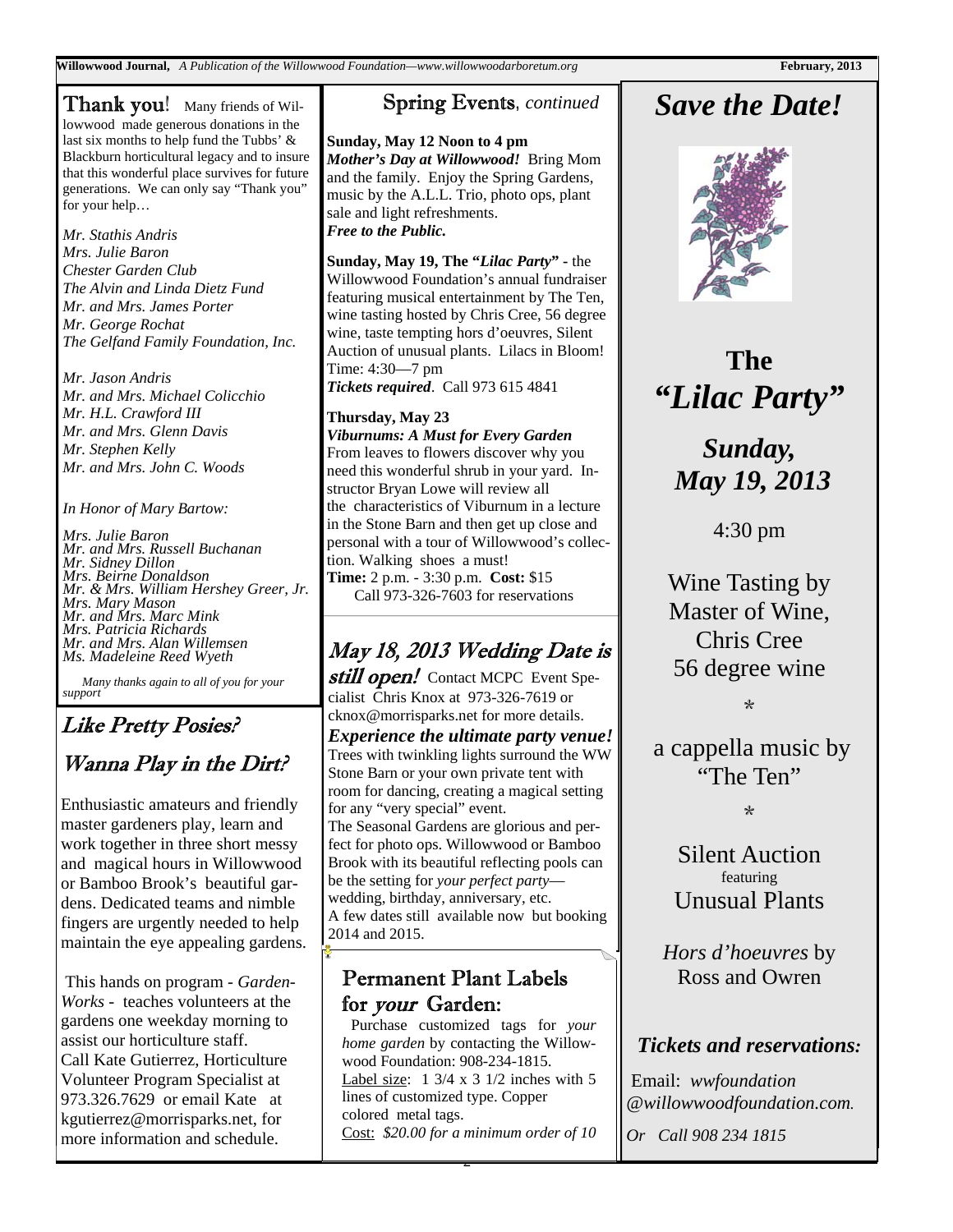#### **Base Camp and Somerset Hills YMCA Volunteers join MCPC**  *Gardenworks* **and Willowwood Staff to clean up Sandy's Debris:**

Kate Gutierrez, Horticulture Volunteer Specialist, offered "A big thank you and a group hug for our eleven Outdoor Friends from BaseCamp & the Somerset Hills YMCA lead by Karen Witt and Tonya Biondi." Their 'giving back' motto and enthusiasm was contagious as Willowwood's regular 'Gardenworks' volunteers, staff and three trusty mule trucks worked hard in difficult terrain, mud and fallen debris, to clear trails of Sandy's massive debris in the Pine and Cedar Hillsides. After several hours on January 9th, there were 20 impressive piles of broken tree limbs stacked along the exit road for shredding and seventeen very tired but well satisfied workers for a 'job very well done'.

The following are some comments from Karen Witt of Base Camp as to why the SH YMCA and Base Camp volunteers gave their time and considerable energy to work on this enormous project:

Kate Witt noted that she and her husband moved to Basking Ridge over 20+ years ago from Wyoming and were avid cyclists who "found" Willowwood and have returned many times to lead group hikes in her job as an Outdoor Adventure Program Guide for Base Camp and the Somerset Hills YMCA. "*Our Out door Programs are geared to getting people outside and active. They are also about giving back to the earth we so enjoy! We like to educate, exercise, and enrich our lives through time spent outdoors. We volunteered at Willowwood last year and were glad to return again this year*" said Karen**.**

**"***We always enjoy being outside especially in such a beautiful location as Willowwood! A gem in our state! It is a real pleasure to get a group of willing people together to volunteer for an outdoor clean up project. It is truly amazing what you can do in a short period of time with willing people: "many hands make light work". Our group is a mixture of hikers, bikers, kayakers - all outdoor enthusiasts. Also, gardeners, herbalists, environmentalists, teachers, doctors, dentists, lawyers, nurses, hygienists, chemists, stay at home moms or*  dads, students.... a real mixture! The main thing we all have in common is our *respect and interest in the great outdoors. We all enjoy the camaraderie that naturally happens after working a few hours together. When we return to hike on the trails or property we have cleaned up, we all feel a sense of pride and accomplishment for the work completed.."* 

*John Morse, Manager of Horticulture, at the MCPC, was delighted at all that was accomplished. For more information as to how you can help—call Kate Gutierrez* 973.326.7629 to discuss corporate, group or personal Volunteer Opportunities or the "*Gardenworks*" program.



### **Now Available: The Story of Willowwood, by Marta McDowell** and **Willowwood in Pictures**

*The Story of Willowood—*Marta McDowell, noted botanical author and landscape historian, has written the complete history of the Tubbs' brothers, Willowwood and its gardens and collections. Many photos from the Morris County Park Commission archives. \$10. plus \$2.50 s&h.

*Willowwood in Pictures—*Over 2500 photos were submitted by local photographers—all in beautiful, seasonal color. The gardens, the buildings and artistic objects are featured in



 this pictorial walk. A hardcover edition was adapted by Ray Rogers, Garden Book author and winner of top awards at the Philadelphia International Flower Show, and de signed by fellow Trustees Dan Will and Leslie Allain. Cost is \$40. + \$2.50 s&h. To order call 908-234-1815 or email: wwfoundation@willowwoodfoundation.com

 *A great gift for Easter, Mother's Day or Father's Day or Any Day for the Gardener in your life!*